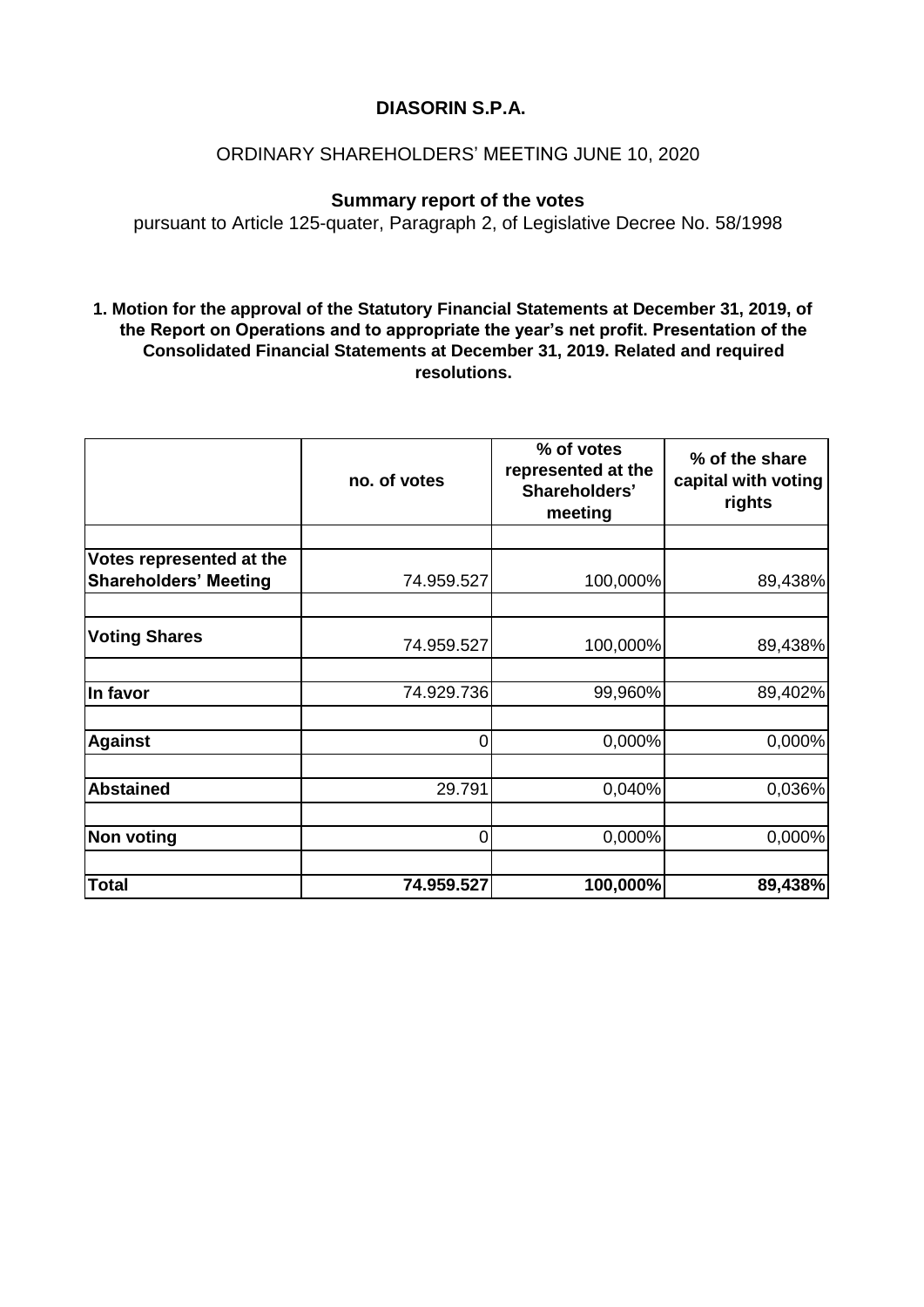## **2. Report on the Remuneration Policy and fees paid: 2.1. approval of the remuneration policy pursuant to Article Compensation Report pursuant to Article 123-***ter***, Paragraph 3-***ter* **of Legislative Decree No. 58/1998.**

|                                                          | no. of votes | % of votes<br>represented at the<br>Shareholders'<br>meeting | % of the share<br>capital with voting<br>rights |
|----------------------------------------------------------|--------------|--------------------------------------------------------------|-------------------------------------------------|
|                                                          |              |                                                              |                                                 |
| Votes represented at the<br><b>Shareholders' Meeting</b> | 74.959.527   | 100,000%                                                     | 89,438%                                         |
| <b>Voting Shares</b>                                     | 74.959.527   | 100,000%                                                     | 89,438%                                         |
| In favor                                                 | 62.776.692   | 83,747%                                                      | 74,902%                                         |
| <b>Against</b>                                           | 12.091.153   | 16,130%                                                      | 14,427%                                         |
| <b>Abstained</b>                                         | 91.682       | 0,122%                                                       | 0,109%                                          |
| <b>Non voting</b>                                        | 0            | 0,000%                                                       | 0,000%                                          |
| <b>Total</b>                                             | 74.959.527   | 100,000%                                                     | 89,438%                                         |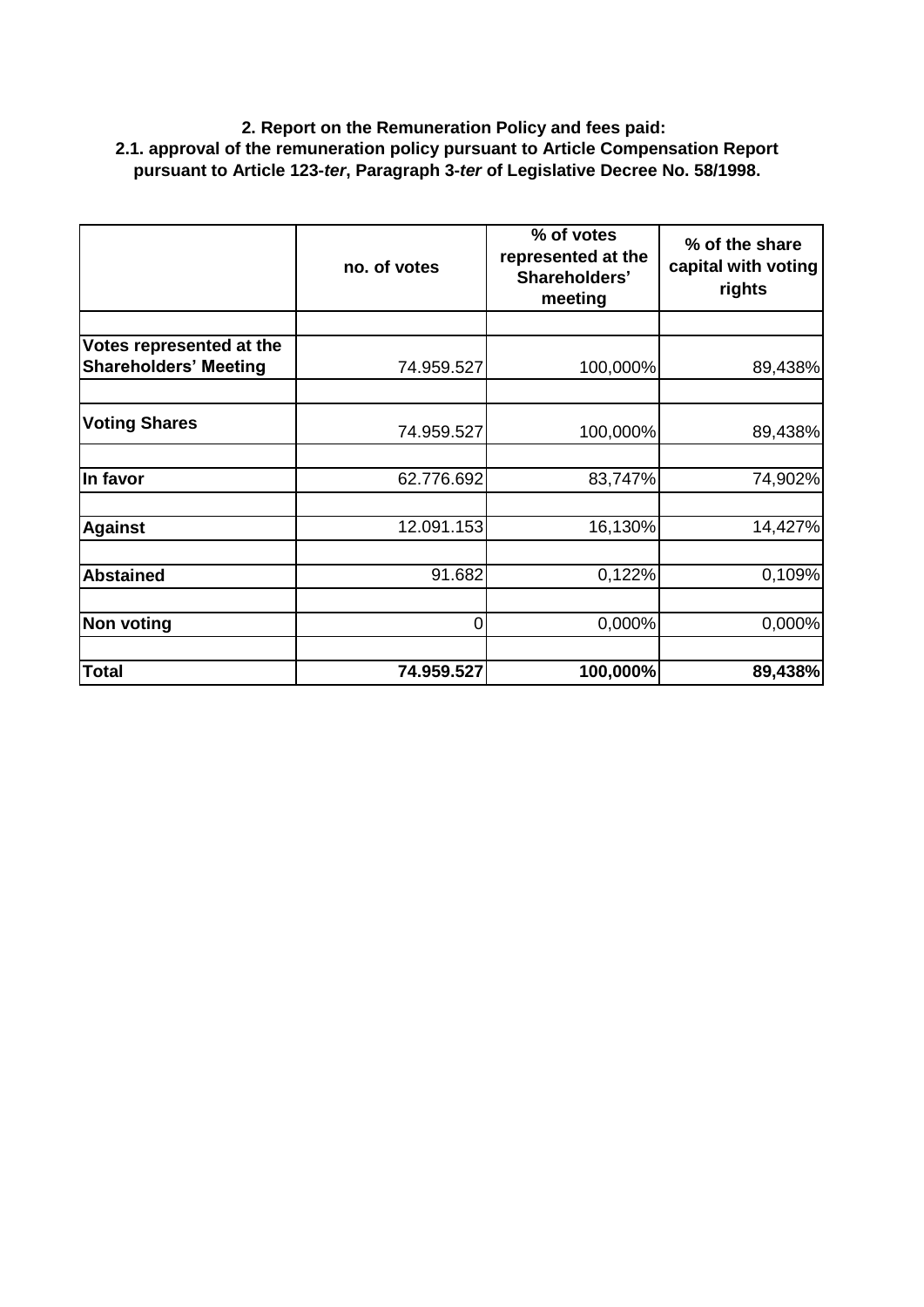### **2. Report on the Remuneration Policy and fees paid: 2.2. resolution on the "Second Section" on the report, pursuant to Article 123-***ter***, Paragraph 6 of Legislative Decree No. 58/19984.**

|                                                          | no. of votes | % of votes<br>represented at the<br>Shareholders'<br>meeting | % of the share<br>capital with voting<br>rights |
|----------------------------------------------------------|--------------|--------------------------------------------------------------|-------------------------------------------------|
|                                                          |              |                                                              |                                                 |
| Votes represented at the<br><b>Shareholders' Meeting</b> | 74.959.527   | 100,000%                                                     | 89,438%                                         |
| <b>Voting Shares</b>                                     | 74.959.527   | 100,000%                                                     | 89,438%                                         |
| In favor                                                 | 71.338.474   | 95,169%                                                      | 85,117%                                         |
| <b>Against</b>                                           | 3.614.953    | 4,823%                                                       | 4,314%                                          |
| <b>Abstained</b>                                         | 6.100        | 0,008%                                                       | 0,007%                                          |
| <b>Non voting</b>                                        | 0            | 0,000%                                                       | 0,000%                                          |
| <b>Total</b>                                             | 74.959.527   | 100,000%                                                     | 89,438%                                         |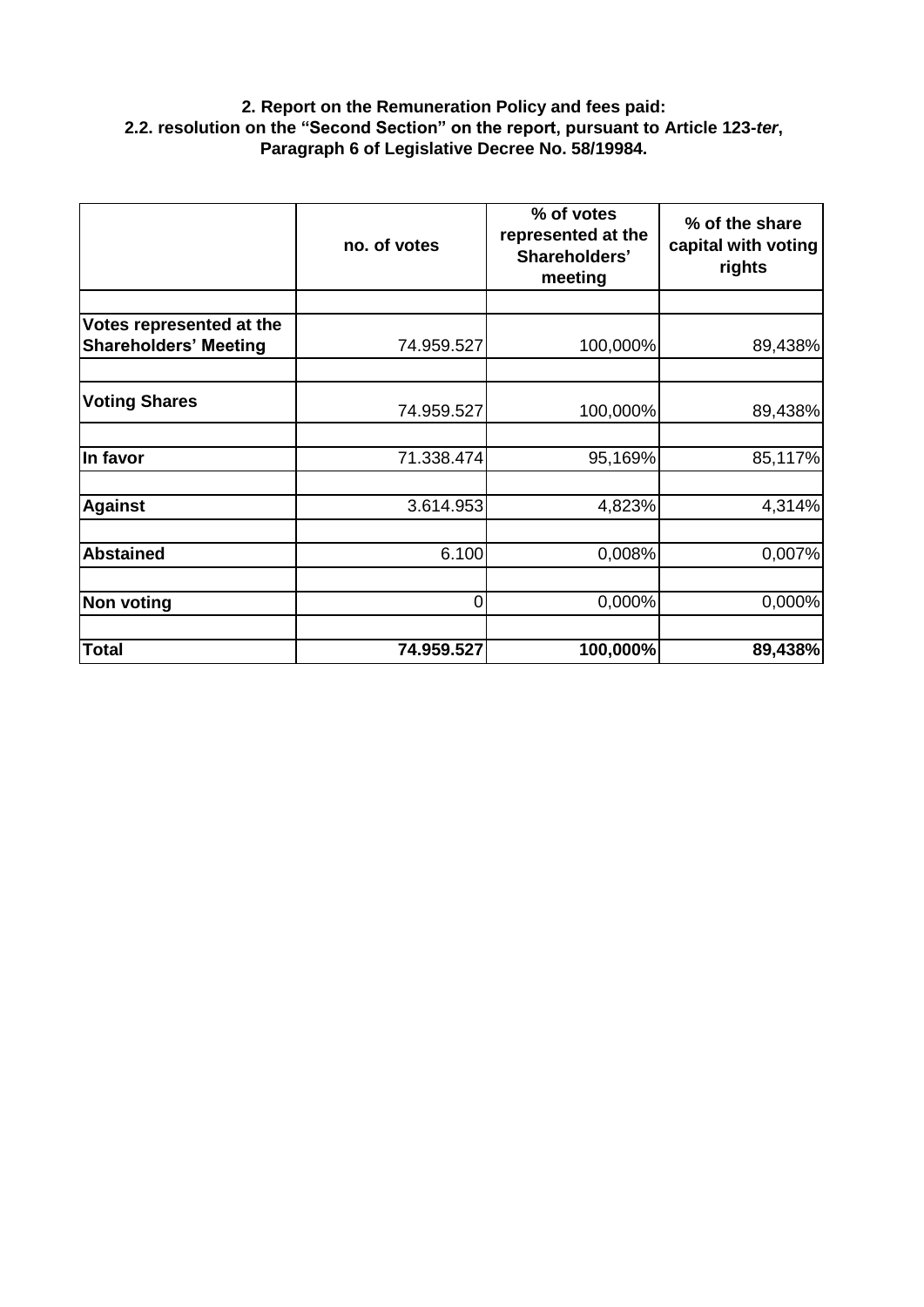#### **3. Establishment of a Stock Option Plan pursuant to Article 114-***bis* **of Legislative Decree No. 58/1998. Related and required resolutions.**

|                                                          | no. of votes | % of votes<br>represented at the<br>Shareholders'<br>meeting | % of the share<br>capital with voting<br>rights |
|----------------------------------------------------------|--------------|--------------------------------------------------------------|-------------------------------------------------|
|                                                          |              |                                                              |                                                 |
| Votes represented at the<br><b>Shareholders' Meeting</b> | 74.959.527   | 100,000%                                                     | 89,438%                                         |
| <b>Voting Shares</b>                                     | 74.959.527   | 100,000%                                                     | 89,438%                                         |
| In favor                                                 | 70.444.355   | 93,977%                                                      | 84,050%                                         |
| <b>Against</b>                                           | 4.509.098    | 6,015%                                                       | 5,381%                                          |
| <b>Abstained</b>                                         | 6.074        | 0,008%                                                       | 0,007%                                          |
| <b>Non voting</b>                                        | 0            | 0,000%                                                       | 0,000%                                          |
| <b>Total</b>                                             | 74.959.527   | 100,000%                                                     | 89,438%                                         |